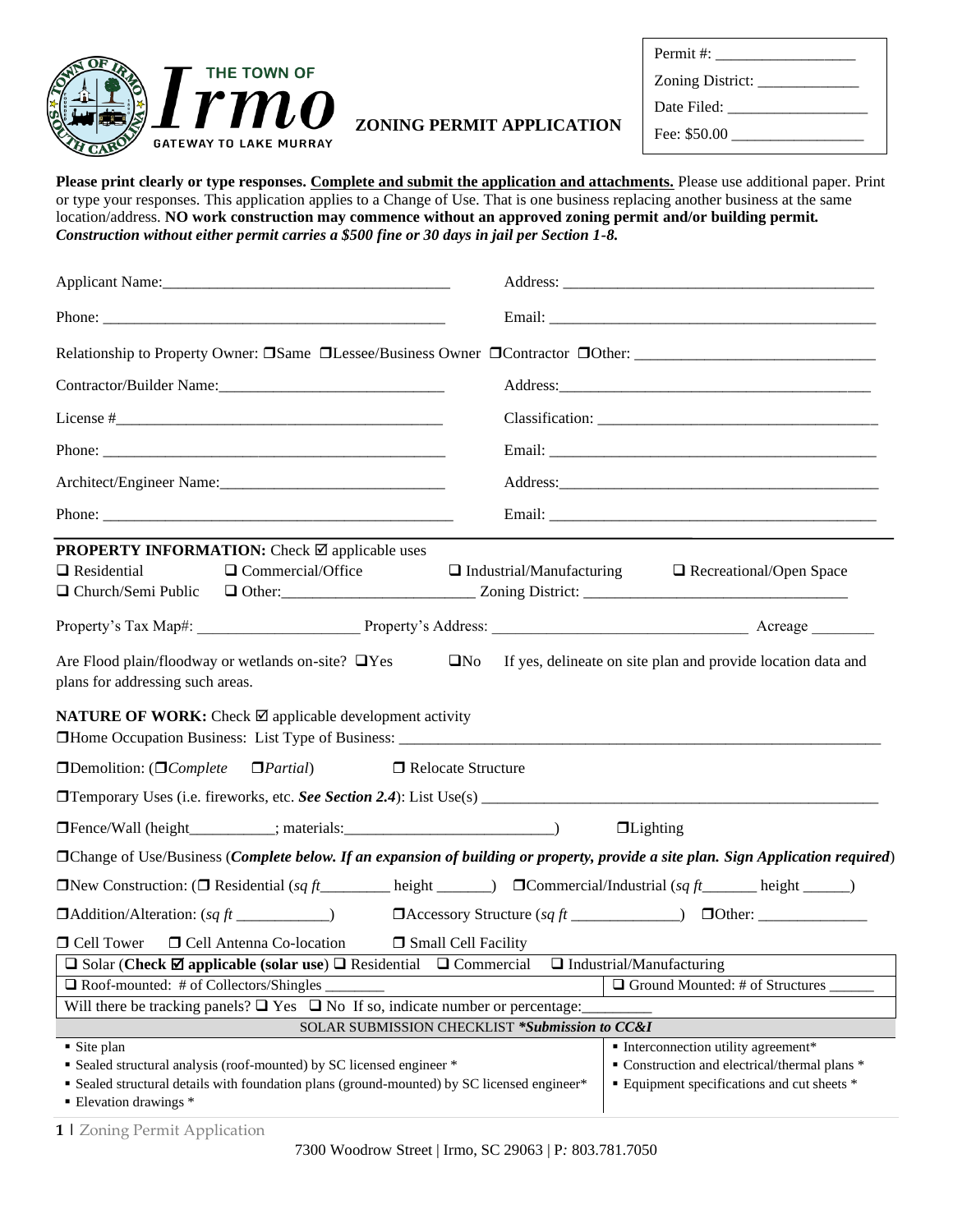| Project Description/Explanation: |  |  |  |
|----------------------------------|--|--|--|
|                                  |  |  |  |
|                                  |  |  |  |

\_\_\_\_\_\_\_\_\_\_\_\_\_\_\_\_\_\_\_\_\_\_\_\_\_\_\_\_\_\_\_\_\_\_\_\_\_\_\_\_\_\_\_\_\_\_\_\_\_\_\_\_\_\_\_\_\_\_\_\_\_\_\_\_\_\_\_\_\_\_\_\_\_\_\_\_\_\_\_\_\_\_\_\_\_\_\_\_\_\_\_\_\_\_\_\_\_\_\_\_\_\_\_\_\_\_\_\_\_\_\_\_\_\_\_\_\_\_\_\_\_\_\_\_\_\_\_\_\_\_\_\_\_\_\_\_\_\_\_\_\_\_\_\_\_\_\_\_\_\_\_\_\_\_

Has a building permit been requested?  $\Box$  Yes  $\Box$  No

If no, please complete and submit your permit application to CC&I [\(https://www.cciservicesllc.com](https://www.cciservicesllc.com/) or [864.586.6111\)](tel:(864)%20586-6111).

#### **New construction/additions require a scaled site plan and elevation rendering/drawing(s), whether sale or lease, except for stand-alone accessory structures (i.e. sheds, swimming pools, fencings, etc.)** The scaled site plan includes:

| 1. Preparer's/Developer's Block (name, address, and phone)                                           | 2. Preparer's/Developer's Block (name, address, and phone)    |  |  |  |
|------------------------------------------------------------------------------------------------------|---------------------------------------------------------------|--|--|--|
| For block (name of property owner/client)<br>3.                                                      | Property boundaries (clearly delineated and label dimensions) |  |  |  |
| Labeled street(s) and easement(s)<br>5.                                                              | 6. North arrow, date, and vicinity map                        |  |  |  |
| 7. Location of drive, parking, loading and unloading area(s), and maneuverability layout within site |                                                               |  |  |  |
| 8. Tax map number and scale (engineering scale i.e. $1" = 40'$ )                                     | 9. Impervious surface/lot coverage (i.e. square footage/acre) |  |  |  |
| 10. Landscaping, buffers, lighting, open space, fencing, and freestanding/monument signage           |                                                               |  |  |  |
| 11. Proposed and existing structures with dimensions and delineated setbacks                         |                                                               |  |  |  |
| 12. Bodies of water (i.e. lakes and streams), flood hazard areas, wetlands, and ditch(es)            |                                                               |  |  |  |
| 13. Proposed surface covers (i.e. asphalt, concrete, grass, etc.)                                    | 14. Contours in five (5) feet intervals with final grades     |  |  |  |
| 15. Stormwater best practice techniques (i.e. rain garden, detention/retention pond, etc.)           |                                                               |  |  |  |
| 16. Intended use of structure(s)                                                                     | 17. Proposed parking area $&$ # of spaces                     |  |  |  |

## **PLOT PLAN FOR ACCESSORY STRUCTURES (***Include photos of the development area for context and draw the location of the accessory structure(s) on below plot plan diagram.* **)**



## **ADDITIONAL APPROVAL SUBMISSION(S)**

New construction, requires:

Letter of water and sewer capacity from utility or copy of paid tap fee or DHEC Septic Permit, if required

Copy Encroachment Permit (SCDOT, Lexington County, or Richland County)

Stormwater Permit (*Subdivisions/Commercial/Industrial Uses*)

Expansion of existing Commercial/Industrial Use -building, parking area, and land disturbance Updated Stormwater Permit

Expansion of existing or additional driveway Copy Encroachment Permit (SCDOT, Lexington County, or Richland County)

**2 |** Zoning Permit Application

7300 Woodrow Street | Irmo, SC 29063 | P*:* 803.781.7050